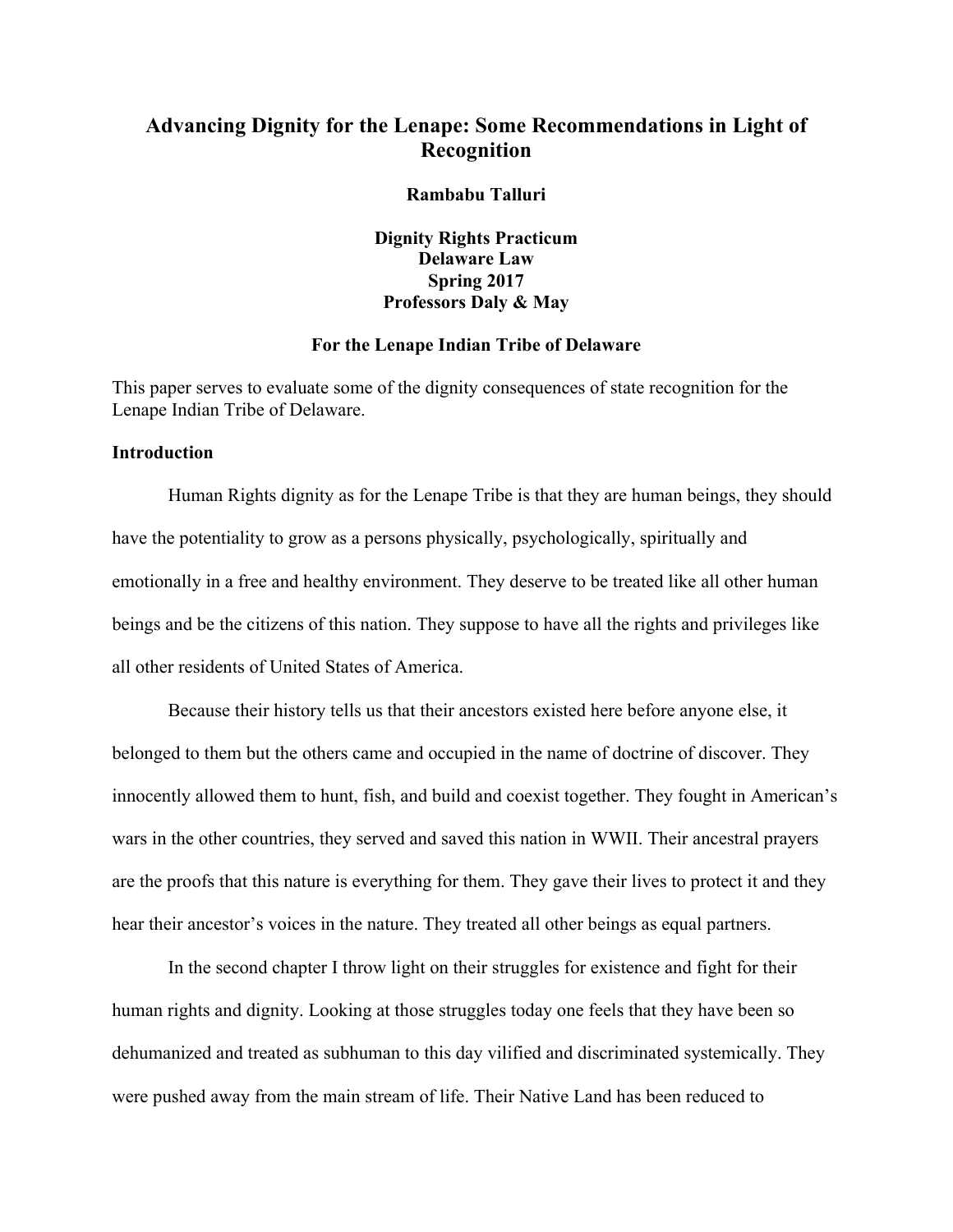"Reservations" that are continuously being trampled upon and even taken away in the name of development. They fought back to prove that they are the sons of this soil with all their historical records and documentation for getting their special status to reclaim their dignity with the federal recognition. So they feel that they are not yet gone away and still here.

Moving forward with the third chapter, I make the legal analysis to show how their special status would recognize them with all their rights like all other human beings and their privileges being as sons of this soil. I propose that they will have their just property rights restored which includes right of easement. They shall reclaim back to have Access, hunting, fishing and prayer. They shall have the right to choose his or her citizenship. To have participation in local and national politics. Their sustainable development is possible through promises of the federal funding programs. They can claim back all their ancestors lands through the procedural laws for being stately recognized. I would stress that it is the time to forgive and repair the damages and move on to their potentiality to grow as dignified human beings and honored and respected as citizen of this nation by having all their rights and privileges.

Finally, I would like to propose with all the comparisons of the other similar situations of human rights dignity violations and the good practices of appointing commissions to recollect, restore and rebuild their tribe with sustainable development given the special status in Delaware State. I would suggest there is a need for the state to appoint a commission to evaluate their present condition and assure their federal funding for sustainable development as well as to regain their ancestral property if there is any at issue with the state government.

I also try to understand the legal relationship between American Indian tribes and the United States government can be a difficult challenge. Because, they were considered as

2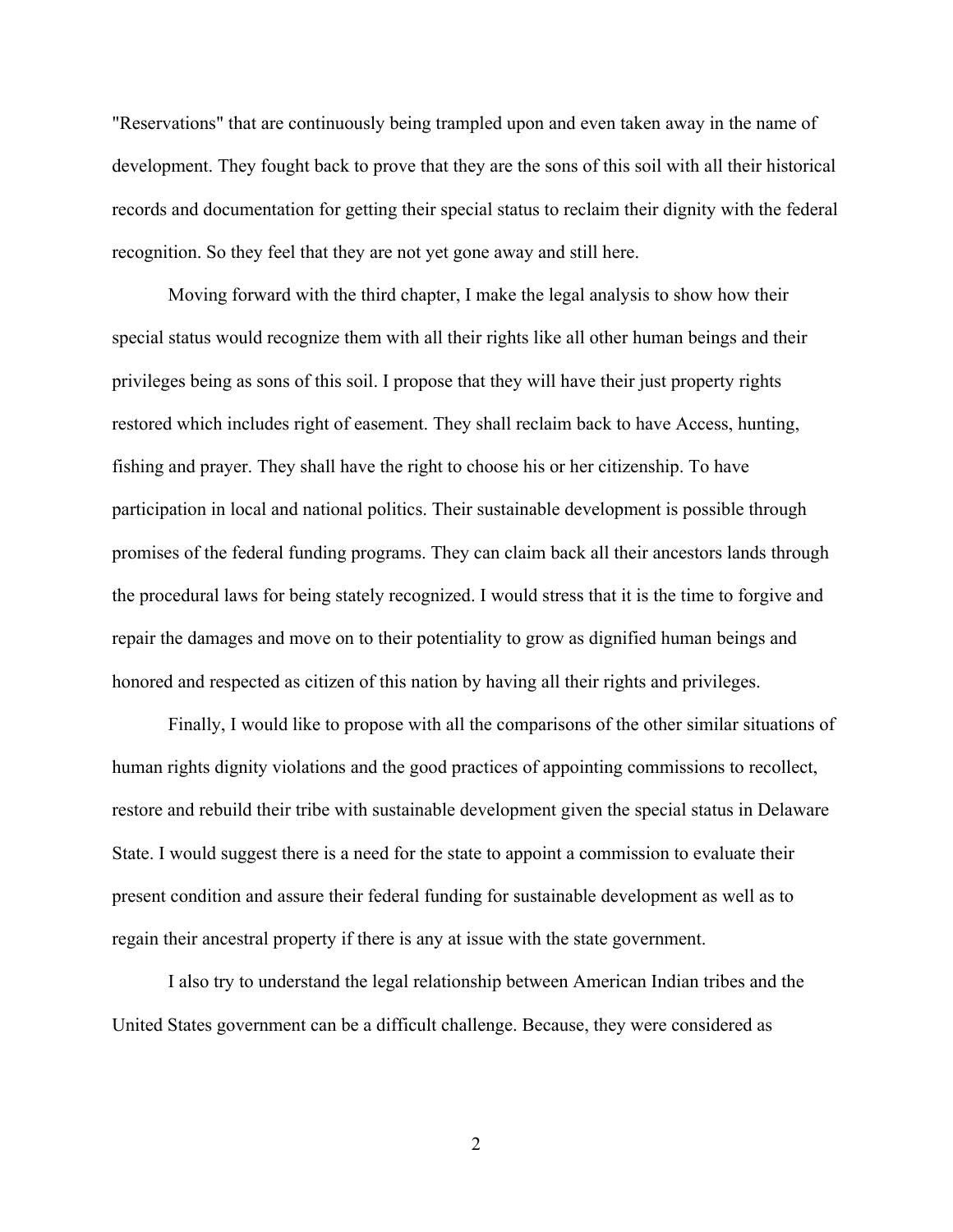foreigners in their own lands. But slowly and gradually supreme court has opened its doors for equal protection and more they gained their rights in the chapter of U.N.

Native Indians are human beings and the Lenape Tribe is recognized by the state government as Native Indian Tribe and hence they have all the rights and entitlements like that of all other Native Indians. Therefore, I would like to take this journey together with the Lenape Tribe and understand their history, present situation and way forward with their legal entitlements to protect their human rights dignity and suggest sustainable development for their wholesome growth as a Lenape Tribe and their special identity with the other nonnative Americans.

#### **1. Honoring the Ancestors' Prayers**

Prayer is a dialogue between human being and supreme spirit or the other beings. Hence, Native Indians had this dialogue with the natural elements and their ancestor's spirits whom they believed that they are united with these natural elements. This is an analysis of how their union with the supreme spirit began and the oneness with it.

The area of worship cannot be delineated from social, political, culture[al], and other areas of Indian life-style, including his general outlook upon economic and resource development . . . . [W]orship is . . . an integral part of the Indian way of life and culture which cannot be separated from the whole. This oneness of Indian life seems to be the basic difference between the Indian and non-Indians of a dominant society.<sup>1</sup>

Native Indians believes that human beings are merely one of many beings and that makes their worship and prayers unique. Thus considered the earth and the other beings as equal

 <sup>1</sup> *American Indian Religious Freedom: Hearings on S.J. Res. 102, Before the Senate Select Committee on Indian Affairs*, 95th Cong., 2d Sess. 86-87 (1978)(statement of Barney Old Coyote, Crow Tribe, Montana).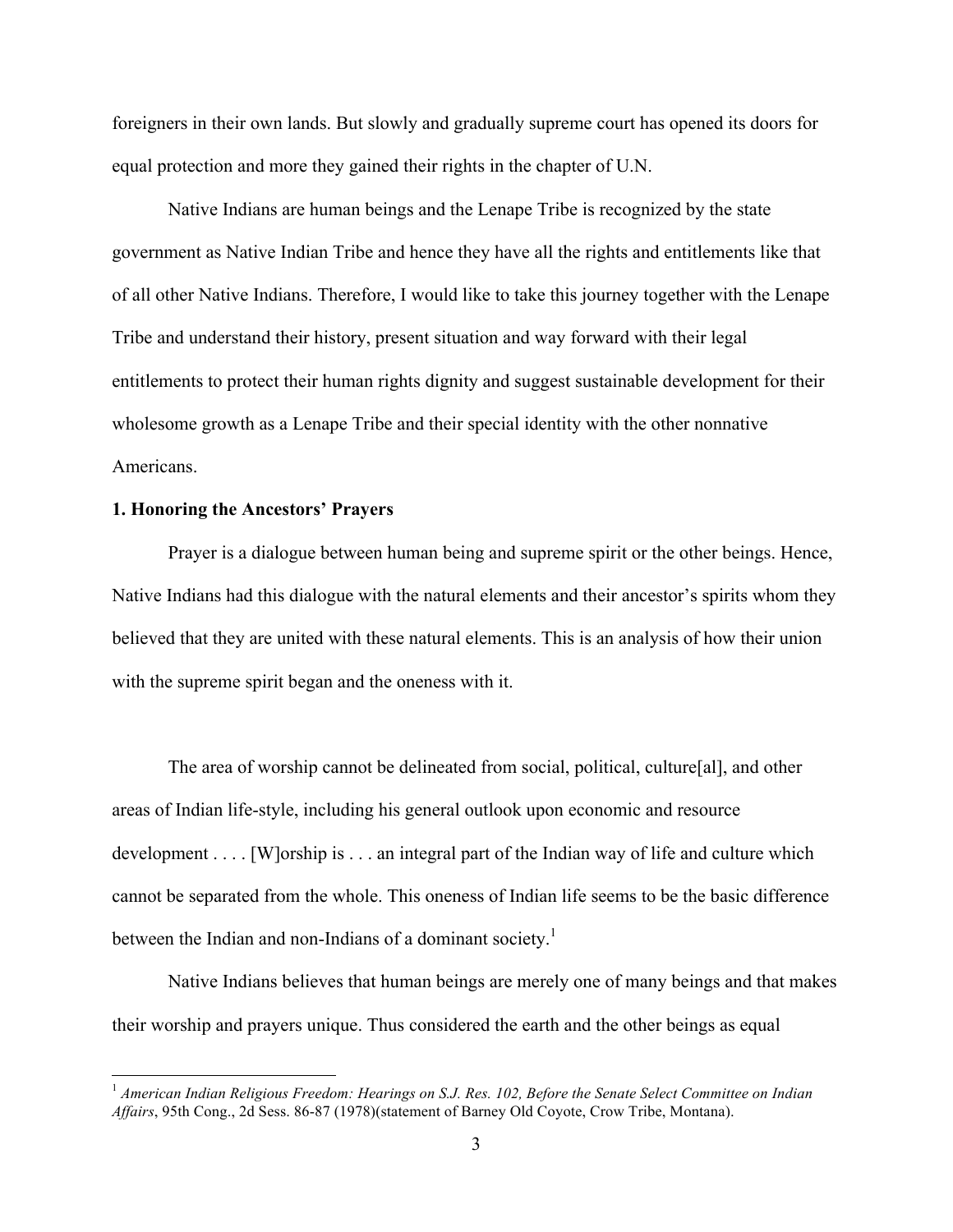partners in their daily life. "In [their] mind, nature is not something apart from [them]."<sup>2</sup> That is how they perceived interdependency with other beings of the earth. Hence this oneness feeling made them responsible in their utilization of resources. They thanked the other beings for keeping them alive and honored them with their prayers. It has developed the habit of brotherhood with the other beings and so they started preserving the other beings<sup>3</sup>.

All these beings are interrelated and these relationships have a history as we look back to their myths. It is this history and the life-sustaining gifts of these beings that make particular land sacred to particular tribes. They are even conscious of their steps because of their sympathetic touch of their ancestors<sup>4</sup>. They trust that all life is awakening which shows the power that exists in the elements of the universe. This is how the sacredness towards the other beings of the earth arose. This relationship is at the core of Indian religions; it defines the identities of Native Americans. Sacred site litigation aims to preserve and protect such religious passions. Since they share a religious relationship with all their historic lands and so they protested to development of lands that are sacred to the tribe. Presumably, the first amendment protects such religious beliefs from government interference<sup>5</sup>.

Americans failed to understand their spirituality and their ancestor's prayers and the way they are united to these sacred lands. Hence, their growth towards realization of full potentiality as a person was destroyed and their dignity as a human being was taken away. Lenape Tribe is part of that spirituality. They belong to that supreme spirit and they were forgotten for so long and now they are recognized. So I would like to present their history as I taken a step forward in this journey with them.

<sup>&</sup>lt;sup>2</sup> Momaday, *Native American Attitudes to the Environment*, in Seeing With A Native Eye 84 (1976).<br><sup>3</sup> John Rhodes. "An American Tradition: The Religious Persecution of Native Americans." Montana Law Review

Winter, 52.13 (1991): 6 softcopy downloaded from Westlaw

 $^{4}$  Id., 7

 $<sup>5</sup>$  Id. 7</sup>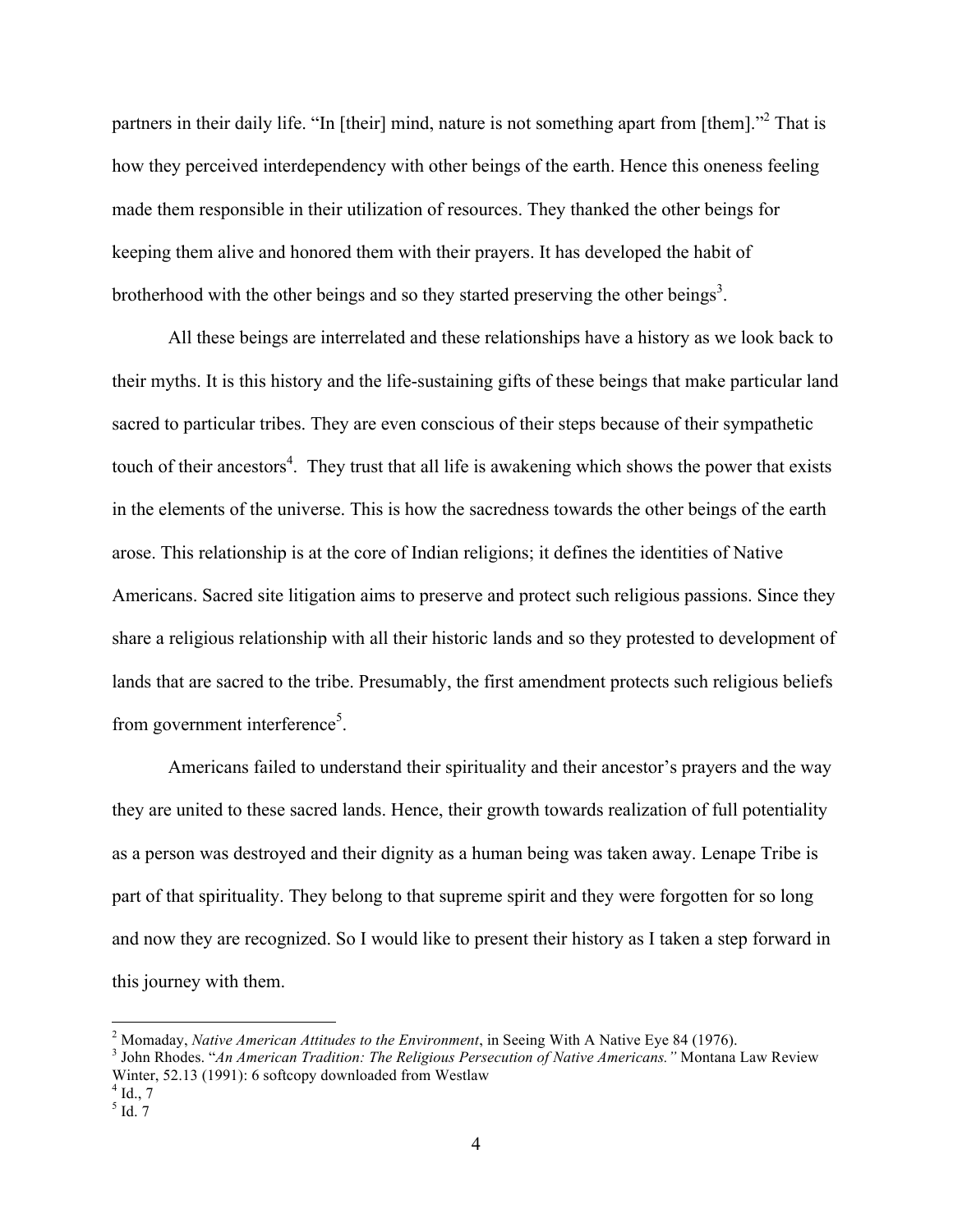## **1.1 Historical background of Lenape Tribe**

I would like to analyze about their history to learn about how they struggled to protect their tribe and their other beings that they loved so much. My first step in this journey is to present how it all began. Sometimes it is bitter and sad and I want to present that dark side of that history. Looking back to that dark side of the history, we might have many questions but feels like that there are no answers. I am convinced that there are answers for most of the questions that we could come across. Hence, I would come up with legal remedies at the end of my last chapter. I see that it continues to exist in a modern way and it is our responsibility and duty to suggest the involvement of the political leaders to protect their human rights and their dignity.

"The Nanticoke Lenni-Lenape Tribal Nation is an American Indian tribe comprised of members who descended from two separate groups, the Nanticoke and the Lenni-Lenape<sup>6</sup>. The Nanticoke, called the "tidewater people," established territory in Delaware and Maryland, "along the eastern shore of the Chesapeake Bay."<sup>7</sup> The Lenni-Lenape were considered the "grandfathers" or "ancient ones" by other tribes and made their homeland "from southeastern New York through northeastern Delaware," claiming land across New Jersey and much of eastern Pennsylvania $\delta$ . The tribe traces its heritage through historical records reaching as far as the  $1600s$ ,  $9$  sharing its "homeland with the Swedes and Finns, Dutch and British<sup>10</sup>."<sup>11</sup> This sounds really peaceful and does not touch our heart and stimulate our emotions because it a kind

 <sup>6</sup> Our Tribal History, The Nanticoke Lenni-**Lenape**: An American Indian **Tribe**, http://www.nanticoke-

<sup>&</sup>lt;sup>7</sup> The Ancient Ones, Nanticoke and Lenape Confederation Learning Ctr. and Museum (May 4, 2010), http://nanticokelenapemuseum.org/museum/the-ancient-ones/.  $\frac{8}{10}$  Id.

<sup>9</sup> For a comprehensive timeline of the history of the Nanticoke Lenni-**Lenape**, see Rev. Dr. John R. Norwood, We Are Still Here! The Tribal Saga of New Jersey's Nanticoke and **Lenape** Indians 35-53 (2007),available at http://www.nanticokelenape.info/images/WeAreStillHere\_Nanticoke\_and\_Lenape\_History\_Booklet\_pre<br>release\_v2.pdf [hereinafter We Are Still Here!].

<sup>&</sup>lt;sup>10</sup> About Us, Nanticoke Lenni-**Lenape** Tribal Nation, http://nanticoke-lenapetribalnation.org/about/ (last visited Feb. 26, 2012).

<sup>&</sup>lt;sup>11</sup> Harry S. Jackson, "The Incomplete Loom: Exploring the Checkered Past and Present of American Indian *Sovereignity"* Rutgers Law Review, winter 64.471 (2012): 13. Soft copy downloaded from Westlaw.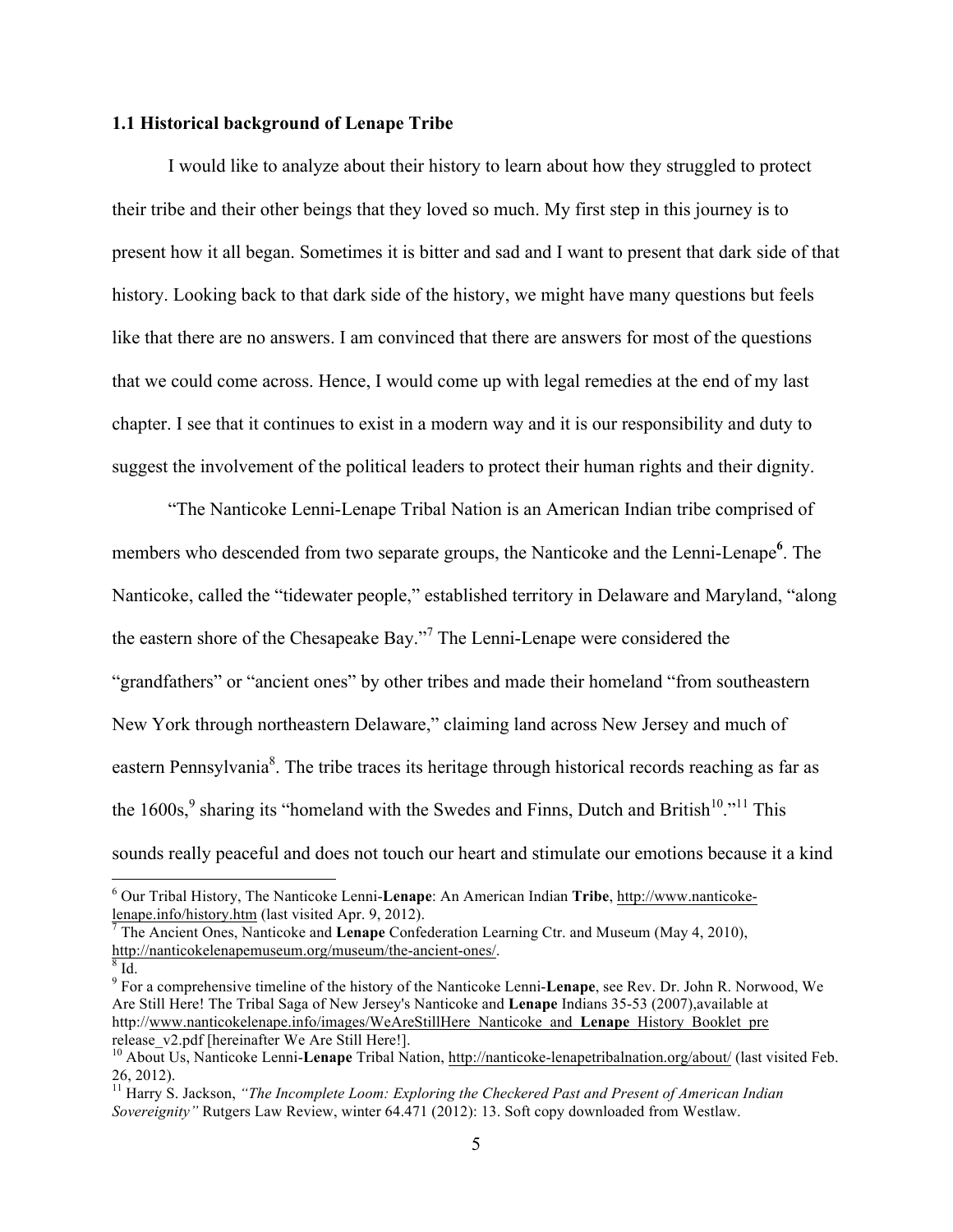of chronology. But if you hear that they were claiming land and that should trigger our minds and they shared their homelands with others. They struggled so hard to get back their homelands and many lost their lives in the bargain of getting their natural resources back to them. Most of the tribes were divided in those days though there was brotherhood among them and now they feel the urgency of unity for protecting their human rights dignity. It is believed that some of the horrible crimes against the tribes were not included in the history books and not spoken about today. But I feel that it is good to bring back that history and honor that history and our future generations could learn about it and give due respect to them for who they are. (1782. 96 Native American Delawares were massacred). So as in all other states every event in the history some ones blood was shed and it continues today in the name of modern development. (Pipe line in North Dakota).

#### **1.2 Forced into the other streams of life**

I would like to take this second step to see how they were made to move from their land. "In the 1740s, due to increasing encroachments on tribal life, many Nanticoke and Lenni-Lenape migrated from the East Coast westward into Oklahoma<sup>12</sup>. Some members of the tribe joined the French in the French and Indian War, and out of fear that the Lenape within New Jersey would join their brethren on the battlefield, the State of New Jersey offered a piece of land as a reservation in exchange for Lenape claims to land in the state<sup>13</sup>. Founded in  $1758$ ,  $14$  "Brotherton"

 <sup>12</sup> The Keepers of the Land, Nanticoke and **Lenape** Confederation Learning Ctr. and Museum (May 4, 2010), http://nanticokelenapemuseum.org/museum/the-keepers-of-the-land/ (providing map that depicts the direction of Lenape migration towards Oklahoma); We Are Still Here!, supra note 222, at 37.

<sup>&</sup>lt;sup>13</sup> Unalachtigo Band of the Nanticoke Lenni Lenape Nation v. Corzine, 606 F.3d 126, 127 (3d Cir. 2010). Note--the **tribe** that serves as plaintiff in this case has no affiliation with the Nanticoke Lenni-Lenape Tribal Nation; however, the historical record developed by the court in this case is accurate to the tribe**'s** history. See Unalachtigo Band of the Nanticoke-Lenni Lenape Nation v. State, 867 A.2d 1222, 1225 n.3 (N.J. Super. Ct. App. Div. 2005) (noting that this band had been sued by the Nanticoke Lenni-Lenape Indians of New Jersey (precursor title to "Tribal Nation") for "damage to the reputation and good will" of the tribe).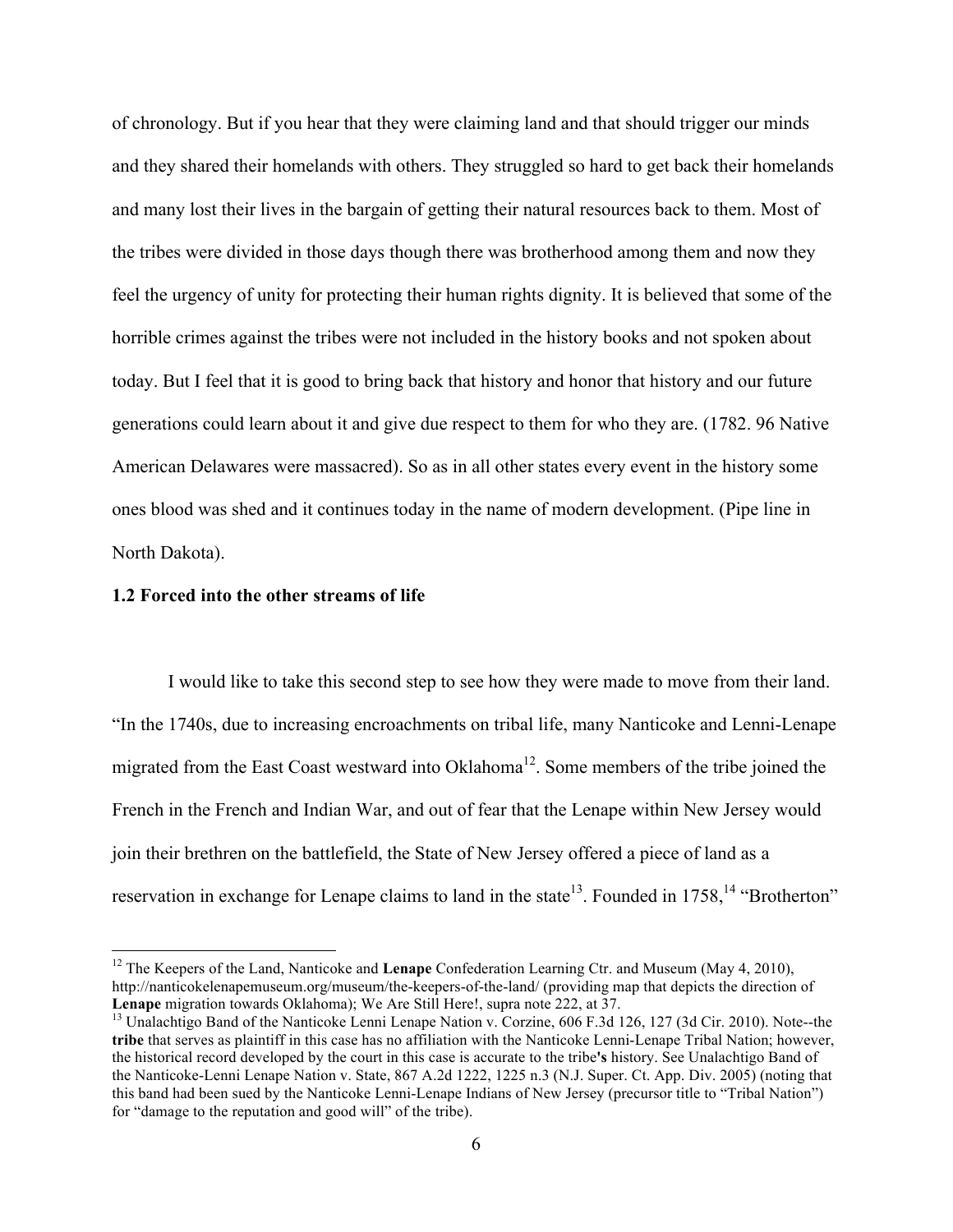reservation, the first and only reservation in New Jersey,<sup>15</sup> allowed the State to keep an eye on the Lenape during the war and promised the Lenape safety from colonists who often "confused" friendly Indians with combatants.<sup>16</sup> However, because relocation to Brotherton was voluntary, many New Jersey American Indians chose not to live there,  $17$  with only about 100-200 members of the tribe living on the reservation.<sup>18,19</sup> I tried to understand and feel what actually was the context and how this text is put it words. Those are summarized and summarized sentences from different authors to say in few words and lines the whole context of Lenape Tribe but I could see that each sentence and phrase might be a big book of all that facts how they were forced to accept their situation with fear and not to shed more blood. When we hear words like they moved voluntarily may not be true and it looks to me that their situation was made in such a way that they were forced to move.

#### **1.3 Acceptance of Each other**

"Remaining in their tribal homelands, just as they had in the early 1700s, some Lenape declined an invitation to move westward with the Mohican Indians on the New Stockbridge reservation when Brotherton was ultimately abandoned and disbanded in 1801. Evidence that a portion of the Lenape chose to stay in New Jersey and Delaware emerged from churches and schools run by the tribe in the 1800s. While many Nanticoke and Lenape converted to Christianity during this period, the groups retained their tribal spiritual values and control over

<sup>&</sup>lt;sup>14</sup> Corzine, 606 F.3d at 127; We Are Still Here!, supra note 222, at 13.<br><sup>15</sup> Mission & Tribal History, Brotherton Del. Nation of Indians, http://brotherton-

delaware.us/missiontribalhistory.html (lastvisited Apr. 9, 2012).

<sup>&</sup>lt;sup>16</sup> David J. Silverman, Red Brethren: The Brothertown and Stockbridge Indians and the Problem of Race in Early America 77 (2010) (highlighting that the Brotherton Reservation was formed in order to prevent attacks from **Delaware** Indians in Pennsylvania on New Jersey colonials as well as to protect the Lenapes who were interested in remaining in New Jersey).

<sup>17</sup> We Are Still Here!, supra note 222 at 13 (mentioning that many of the **Lenape** families refused to live within the boundaries of the Brotherton reservation).

<sup>&</sup>lt;sup>18</sup> Nanticoke-Lenni Lenape Nation, 867 A.2d at 1224.<br><sup>19</sup> Ibid., Harry S. Jackson.13-14.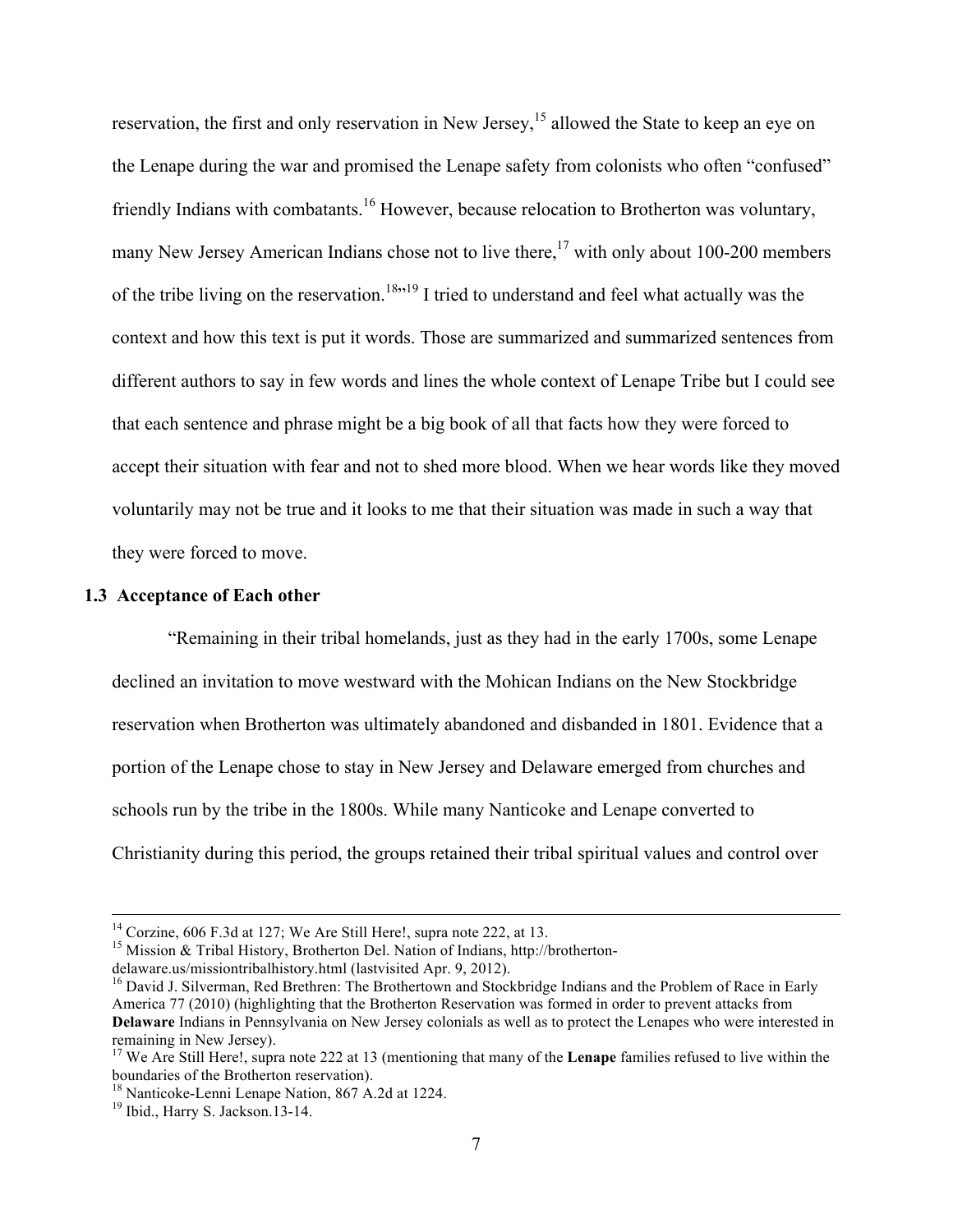their communities through tribal congregations. Surviving the "Termination Era" of the early 1900s, the tribe began to open up to the public during the 1960s and 1970s, electing a tribal government that functioned outside its traditional "family-clan style" churches."<sup>20</sup>

It is very clear that they have accepted Christianity and it was very hard to learn that the Christianity did not understand them and forced them to learn their language and their culture. The acceptance should be mutual respect but here we see that they were persecuted by Christians and the other nonnatives. So they had to retain their tribal spiritual values and then have control over their communities through their tribal congregations. I feel that they were controlled by the others and they lost their dignity which has been handed over to them by their ancestors.

## **1.4 Reparation of the broken souls**

This is big question that raises in our minds and hearts is that how can we forgive and make the reparation for the sins committed against the humanity? There should be some way around where all can live in peace without any kind of police force and violent means of domination on the other. I would like to suggest that it should start from the school to teach in the classroom that the true history of Lenape Tribe and be forgiven. I would like to suggest to remove all the lessons that focusses that the nonnatives are superiors and the natives are not. Here comes the question of equality and dignity of the human being. Next their language is forgotten and I would like to suggest to bring that language back to the school and be thought in the schools. Their ancestor's lands were degraded and where as the other nonnatives burial grounds are honored and protected. How can a native Indian feel today to see that situation? Hence, I would like to suggest to give due respect to their ancestral lands and protect their burial grounds. Hunting was the way of life for Lenape Tribes and let that be without charging them for

 <sup>20</sup> Harry S. Jackson III. "*The incomplete loom: exploring the checkered past and present of American Indian Sovereignty.*" 64 Rutgers L. Rev. 471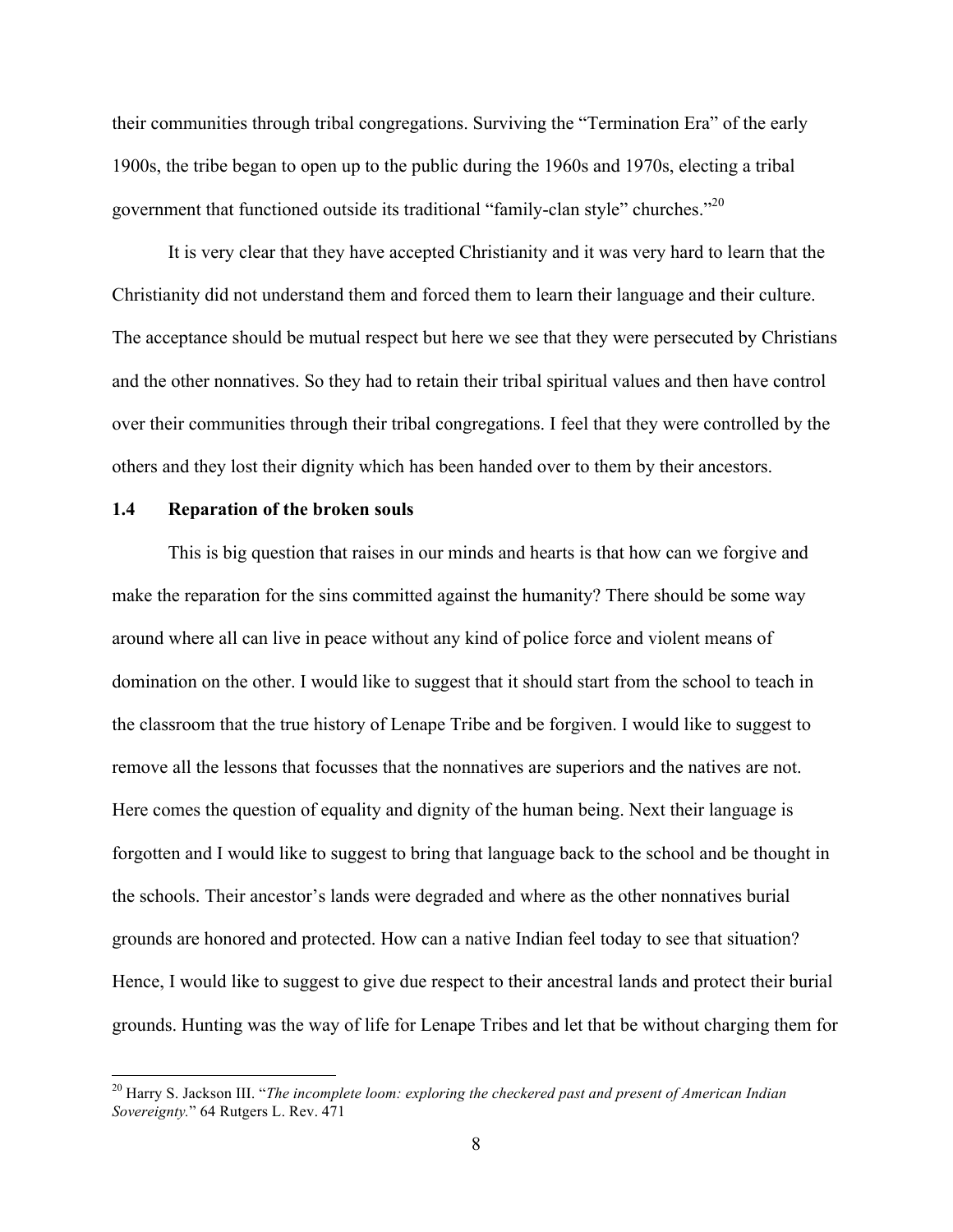licenses or permits. Today more than ever they are looking for love, care and peace. Finally, History once revealed cannot be forgotten but instead must be carefully taught so that the truth right, wrong or indifferent is out there for all to embrace. it's about how we perceive and treat people that are culturally, lingually and ethnically different; that effort manifests itself as a measure of forgiveness going forward. Being said that I would like to continue this journey into the present struggles that they are facing in this modern world.

# **2. The struggle for survival with the other**

In this chapter I would like to take this journey with the Lenape Tribe with their present situation and how their dehumanized situation still continues to exists because they were not recognized as Lenape Tribe. I would like to bring to your notice with their own words and how they are using the world human rights platforms to voice out their struggles and hoping against hope that one day their dignity is restored and their injured wounds are healed.

## **2.1 Struggle within**

"There's this pie, and it's the federal funding that goes to each tribe, so as each additional tribe comes on, that pie gets a little bit smaller for the other tribes," said Lance Gumbs, former tribal chairman of the Shinnecock Indian Nation. "There's an economic reason for it, and more often than not right now, it's really having nothing to do with the cultural value of who we are as a people or the historical value. It's really turning into the economic value of it now."21 We can understand that natural way of struggle between brothers for ancestral property.

# **2.2 Dehumanized Lenape Tribe by the others**

 <sup>21</sup> http://america.aljazeera.com/articles/2014/1/17/tribal-nations aretiredofwaitingforunclesamtorecognizethem.html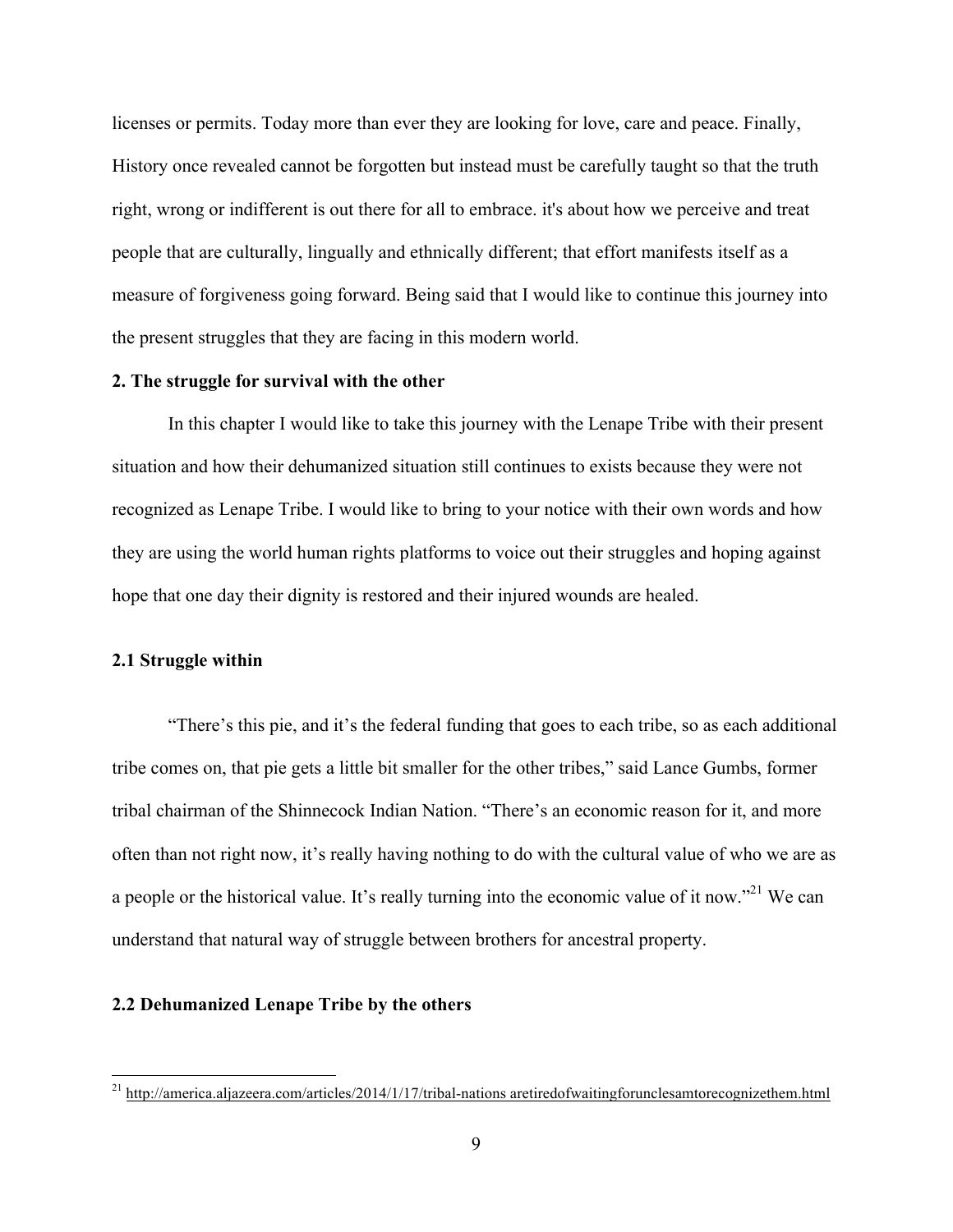"We consumed your resources, dehumanized your people and disregarded your culture," the Rev. Robert Chase, a minister in the Collegiate Church, told representatives of the Lenape tribe at a "healing" ceremony at Bowling Green. "We express sorrow for our part in these actions," he said. The ceremony, marking Native American Heritage Day, brought tribe members together with congregants of the Collegiate Church, formerly the First Dutch Reform Church. "I had to dig deep in my heart and ask, can I truly forgive?" said Lenape elder Carmen McKosato Ketcher, her voice shaking. "Yes, we forgive you," she added. "But don't forget, we are alive and well."<sup>22</sup> This is one of the many dehumanized factors to show how their human dignity is destroyed mercilessly but yet forgive others with humble heart and soul for coexistence.

# **2. 3 The struggle for Lenape Tribe's human rights and dignity**

Here are their struggles in their own words which were addressed by their chief. Yonaguska at UN in the year 2010. Basing his stand on strongly proclaimed, followed and practiced Universal Declaration of Human Rights and addressed the UN. He strongly voiced out that their basic human right are violated which are set forth in the Universal Declaration of Human Rights. He narrated their ancestors struggle to live in New Jersey and Delaware, how the others joined them and pushed them away and they struggled and fought to enter into treaties with early Europeans, sovereign to sovereign. "These treaties kept certain rights unto us, including land, water, hunting, fishing and coastal areas being amongst them. The United States, at the end of the Revolutionary War, as part of the agreement to end hostilities, agreed to honor and maintain these international treaties by accepting to act as a trustee. They even went as far

<sup>&</sup>lt;sup>22</sup> http://www.nydailynews.com/new-york/400-years-collegiate-church-apologizes-lenape-native-american-tribearticle-1.419530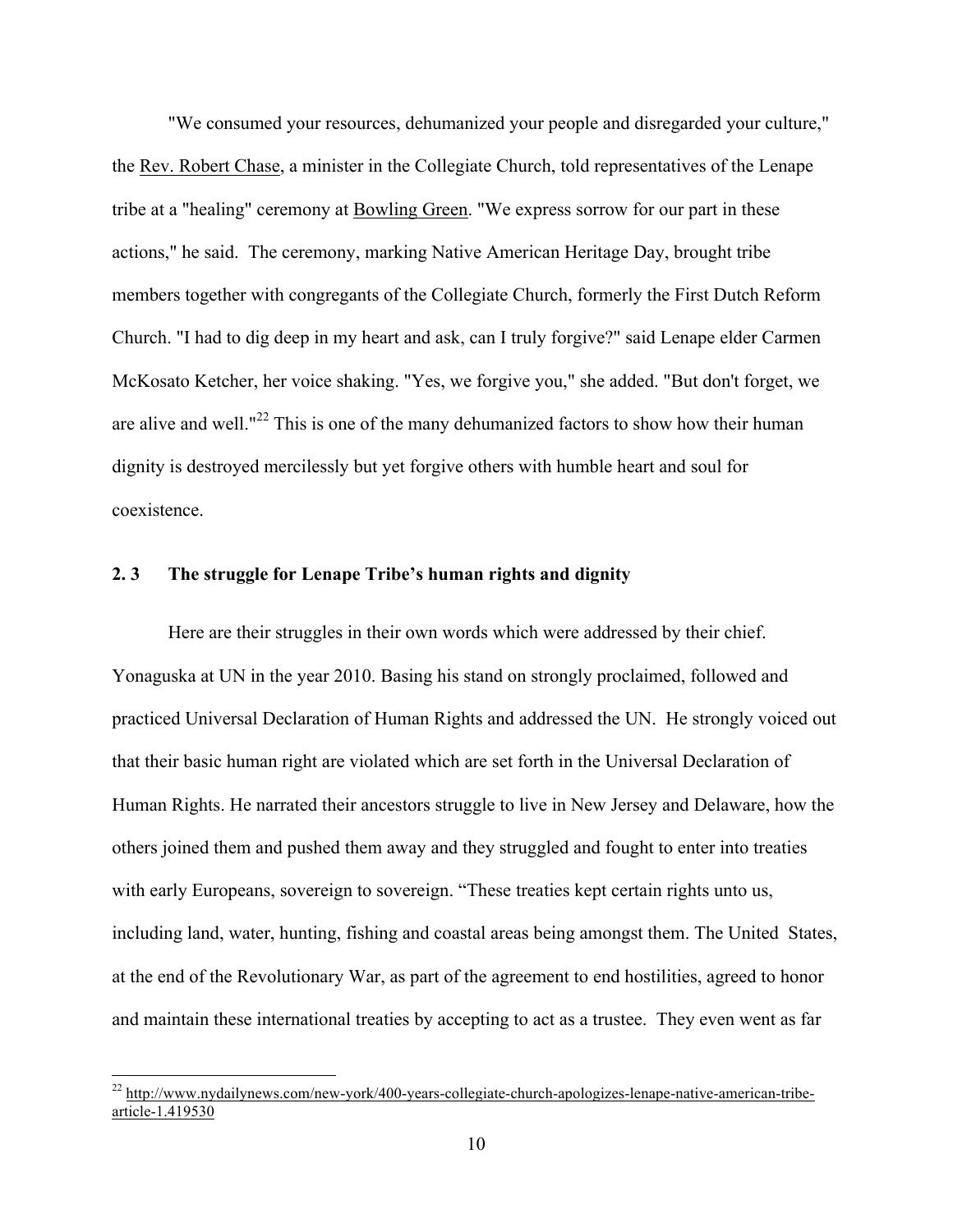as to enact federal legislation to ensure that our rights would be protected. However, by 1802, the newly formed "State" of New Jersey had completely disregarded these treaties and federal laws, and most importantly, our basic human rights to even exist. Over the next few decades, in an unsolicited invasion, our ancestral lands were seized, our people forcibly removed or slaughtered. Those that survived were forced into hiding, in and around the lands that for millennium sustained us. Not only were federal laws completely ignored by New Jersey, but they had no legal right to even act as a state, as they had not ratified their own state constitution until 1842. All the while, the United States Federal Government turned a blind eye toward us, refusing to exercise their trust relationship with us that they had decades before accepted. As the only remaining "First Contact" Indian people on the eastern seaboard to legally address this gross misconduct, the stakes are very high. We claim rights to the land and vast natural resources along the entire coastline of New Jersey, inland to the Delaware River. Our ancestral home for thousands of years include, what is now called Port Elizabeth, Newark, Atlantic City, and Trenton. Just to name a few. Also of importance is the fact that under these seized lands lies the largest fresh water aquifer along the north east seaboard. Other "First Contact" tribes have settled their claims after decades of legal battles, but none have had the tremendous impact of ours. After years of failed attempts to reconcile with the State of New Jersey, we were forced to take the state to Federal Court to prove our claim. Unfortunately, because of the magnitude and the implications of the case, it has been purposely stalled and ignored in an attempt to defraud us and dispense with our international treaty rights. We have even, in the course of the case, brought forth evidence that the State of New Jersey itself, in court, legal opinion and internal documents, admits that our lands have been seized illegally. Various major archaeologists, universities, historians and other specialists are in agreement as to our claim and rights." He

11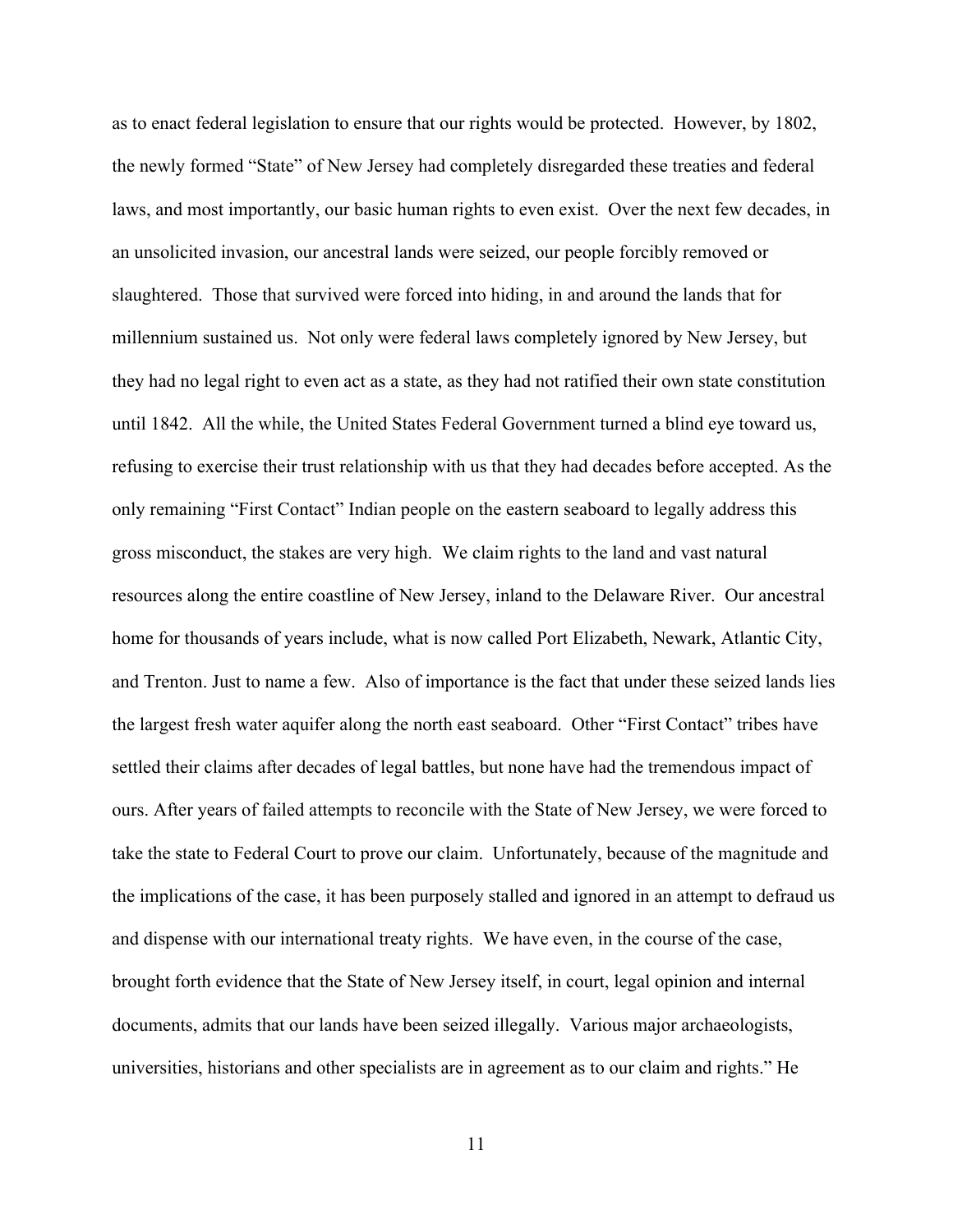clarified in his speech that it is not their intention to interfere with the continuity of the United State, or its national security and also stated that it is their intention to fight for their rights at every avenue available to them up to and including international intervention, and the World Court if necessary. He stated that their mere existence is stake and so their intention is to keep voicing out for their rights until they have the human right dignity restored which is promised to them. Hence, he called upon the international communities to support and assist in whatever manner in having International rights respected and restored. He expressed his hope and prayer that this astute body and the global community will hear their long suppressed cry, and then come to their aid. He stated the truth in his thunderous voice and yet the same time urging the humanity to hear their humble  $\text{cry.}^{23}$ 

## **2.4 Recognized and Granted Special Status**

Finally Delaware state recognized Lenape Tribe and given them the special status. So this is the first step for them to regain their lost identity, dignity and work towards their full potentials as a human person. This gives legal power to protect their ancestral property through the courts. This special status empowers them to seek for justice in all that they lost in all these years. This special status may be a remedy for all those struggles for what they are fighting for. They are fighting for protecting their ancestral property, fighting for their cultural identity, fighting for their religious values, fighting for protecting the environment and fight for education for their children, fighting for health care and economic development. Now is the democratic process of restoring their human dignity with Delaware State. Being said that it leads me to another chapter of analyzing how they can use this special status to regain their human dignity.

## **3. Comparison, Recollect and Renewing laws for Reconstruction of Lenape Tribe**

 <sup>23</sup> http://nativeamericannetroots.net/diary/476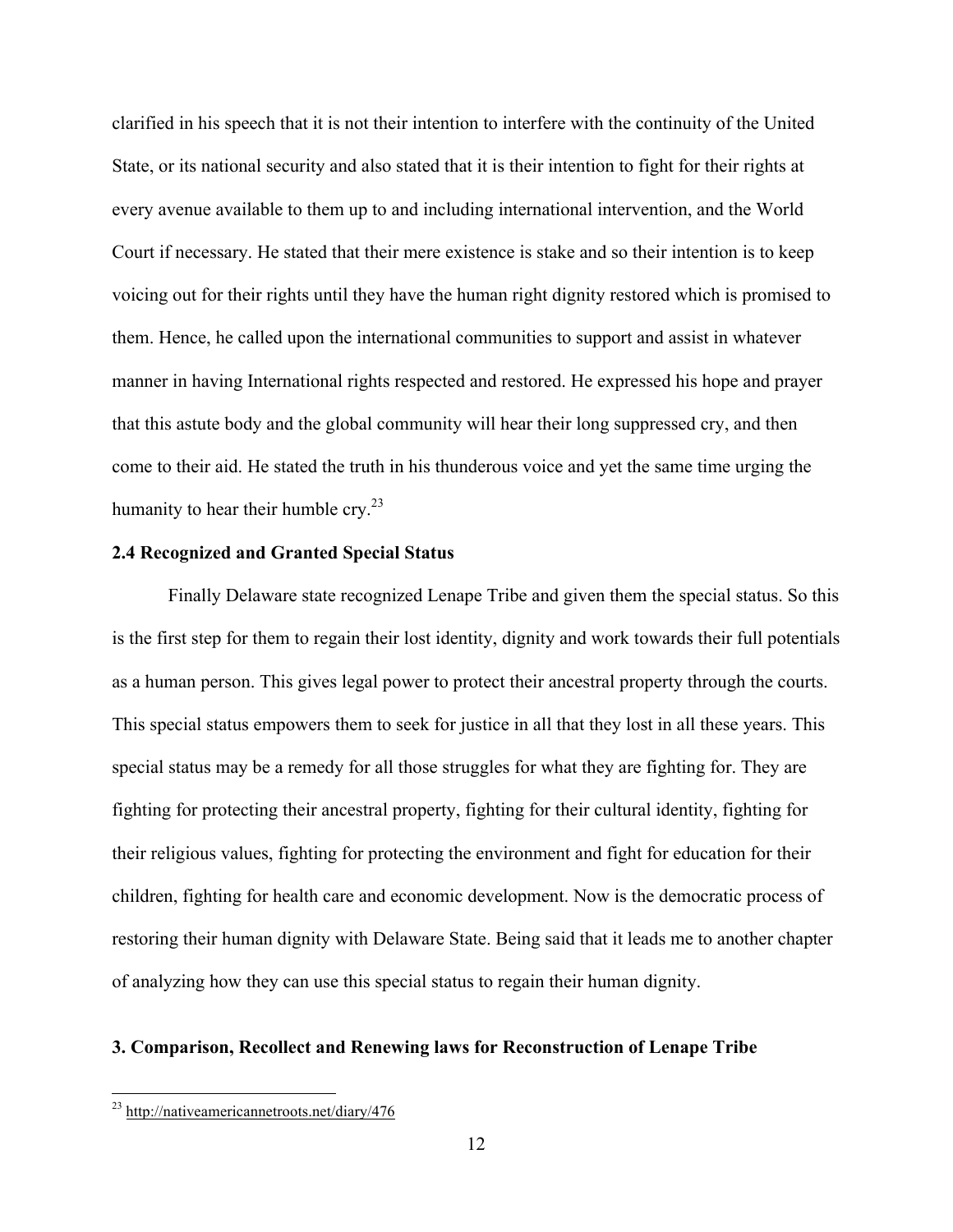Here I would like to make comparison with relevant situations where in human beings fought for their dignity. The others realized what they did was wrong and injured the other. So there should be compensated and the compensation that they give materially would be never equal to restore their human dignity but can gradually heal the injury when they have the selfsustainability.

The legal development of the federal recognition started with The Marshall Decisions (1823-1835). We have mention the three Supreme Court decisions of the early 1800s that are the foundation which opened the gates for native Americans to be recognized to have the special status with them. 1. Tribal property rights, 2) tribal political status in relation to the states, (3) tribal status in relation to the federal government, and (4) the international standing of tribal treaty rights. Here Marshall brought Doctrine of Discovery and this discovery doctrine and redefined the unique tribal-federal relationship. In Cherokee Nation v. Georgia, Chief Justice Marshall wrote that American Indians "are acknowledged to have an unquestionable, and heretofore unquestioned, right to the lands they occupy, until that right shall be extinguished by a voluntary cession to our government," and that the relationship between American Indians and the United States resembled a "ward to his guardian."24. Then followed by the other developments lead to Congress reaffirmed in the Federally Recognized Indian Tribe List Act of 1994 ("List Act"). In 1901, the Supreme Court established common law criteria for determining the existence of an American Indian tribe.

<sup>&</sup>lt;sup>24</sup> Cherokee Nation v. Georgia, 30 U.S. (5 Pet.) 1, 17 (1831). Marshall explains his "ward" classification further: "They look to our government for protection; rely upon its kindness and its power; appeal to it for relief to their wants; and address the president as their great father." Id.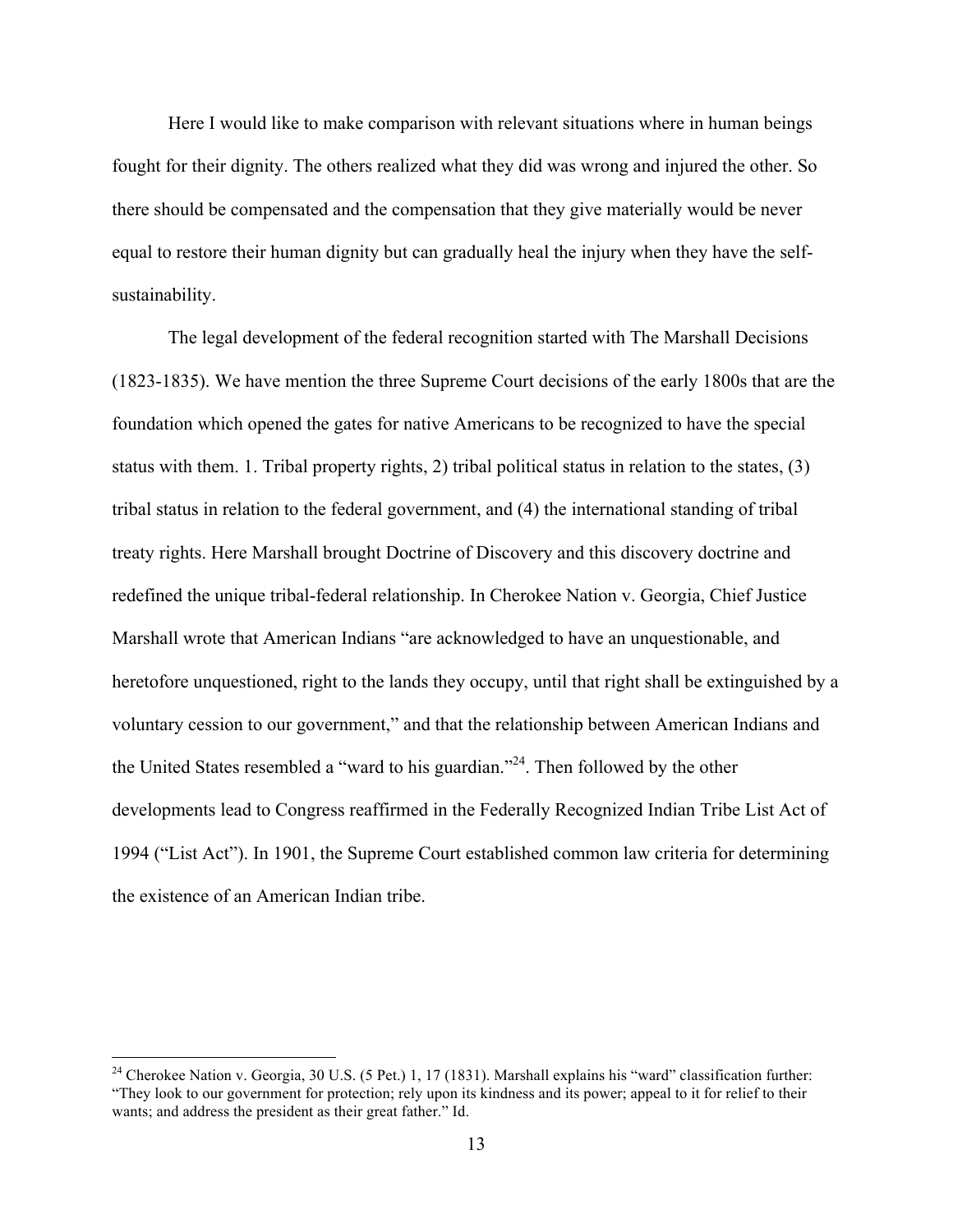In Montoya v. United States, the plaintiff petitioned the United States and the Mescalero Apache Indians to recover the value of stolen livestock that were allegedly taken by a band of Mescalero Apache Indians<sup>25</sup>.

#### 3.1. **South African Reconciliation after Apartheid and Lenape Tribe after Special Status**

I would like to make a comparison between South African reconciliation after Apartheid and Lenape Tribe after the special status. In this case I agree with the declaration of F.W. de Klerk and Nelson Mandela that there should reconciliation between whites and blacks is a fundamental first step toward healing historic wounds and rebuilding the nation. Thereafter, South Africa passed legislation creating the Truth and Reconciliation Commission of South Africa ("TRCSA") to (1) establish a comprehensive record of the nature, causes, and extent of the gross human rights violations between 1 March 1960 and 10 May 1994; (2) establish the fate and whereabouts of victims of apartheid and restore their dignity; (3) determine the motives of the perpetrators; (4) decide on whether to grant amnesty; (5) recommend measures of reparation and rehabilitation; and (6) recommend measures to establish a culture of human rights and prevent further abuses. The diverse, seventeen-member TRCSA, chaired by Archbishop Desmond Tutu, heard direct and indirect testimony first from more than 14,000 victims and then from alleged perpetrators for a period of almost two years in a victim-friendly yet fair and transparent forum. Animated by the African principle of "ubuntu," or interconnectedness, TRCSA, which published a five-volume final report in October 1998, recommended that the government appoint an entity to oversee implementation of the following: (1) individual remedies, including issuance of death certificates, exhumations and reburial of the disappeared, clearing of criminal records, and granting of compensation in acknowledgment of suffering; (2) community remedies, including construction of memorials and repair of damaged medical,

 $25$  180 U.S. 261 (1901).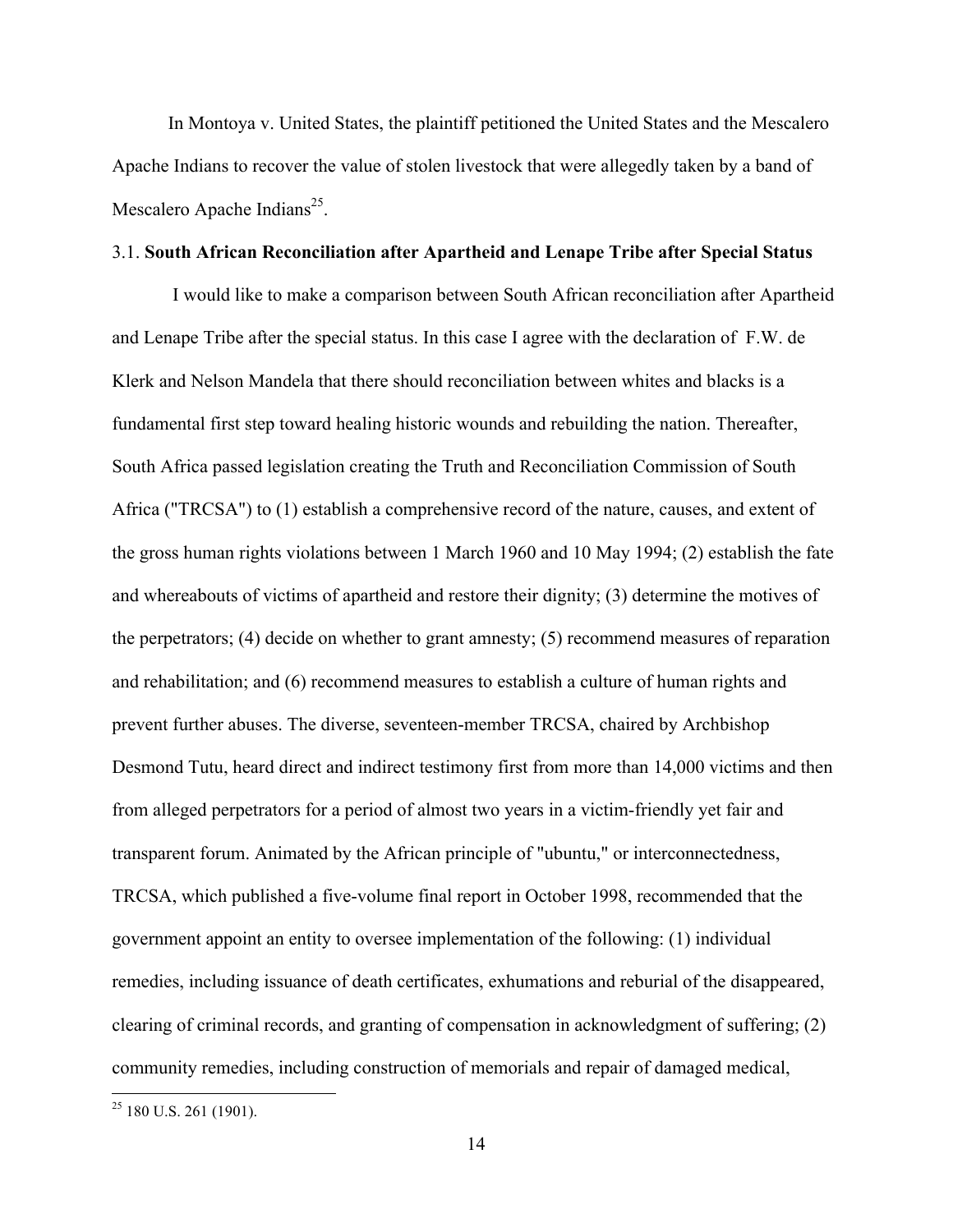educational, and housing infrastructures; and (3) national remedies, including renaming public facilities, designation of a national Day of Remembrance and Reconciliation, and reform of institutions to prevent future abuses. Most of the recommendations, including creation of the monitoring body and constitutional reform in recognition of the self-determination of black South Africans, have been implemented. After examining the Lenape Tribe situation and struggles and continue to struggle is in the same situation. Hence, in order to heal the historic wounds and reconstruct the Lenape Tribe, Delaware State should pass the similar legislative commission to bring sustainable development and heal their wounds and restore their dignity<sup>26</sup>.

# 3.2. **New Zealand/Aotearoa:Waitaingi Tribunal and Lenape Tribe State Recognition**

I would like to make this second comparison between New Zealand/Aotearoa: Waitaingi Tribunal and Lenape Tribe State Recognition. In the year 1975 New Zealand successor state to Great Britain created the Waitangi Tribunal in acknowledgment that the indigenous Maori had been injured for more than a century by British cultural assault and land seizure in violation of the 1840 Treaty of Waitangi. Amended in 1985 to grant any Maori claiming prejudice by any government policy standing before it, the Tribunal is charged with investigating legislative or executive actions that violate Treaty principles, reporting facts, and making recommendations for redress. Once a claim is registered the Tribunal initiates research, separately or jointly with the claimant, prior to formal hearings. If findings support the claim, the Tribunal recommends remedies. From 1985-1998 the Tribunal, a public body with Maori and Paheka members, accelerated its research and claim evaluation process, and its expert jurisprudence fostered an enhanced public "understanding, . . . not only of Crown actions and Maori losses, but also of Maori society and interactions with the Crown and with settlers." Although critics point to a

 <sup>26</sup> William Bradford, *"With a Very Great Blame on Our Hearts": Reparations, Reconciliation, and an American Indian Plea for Peace with Justice,* 27 Am. Indian L. Rev. 1 \* (2002/2003).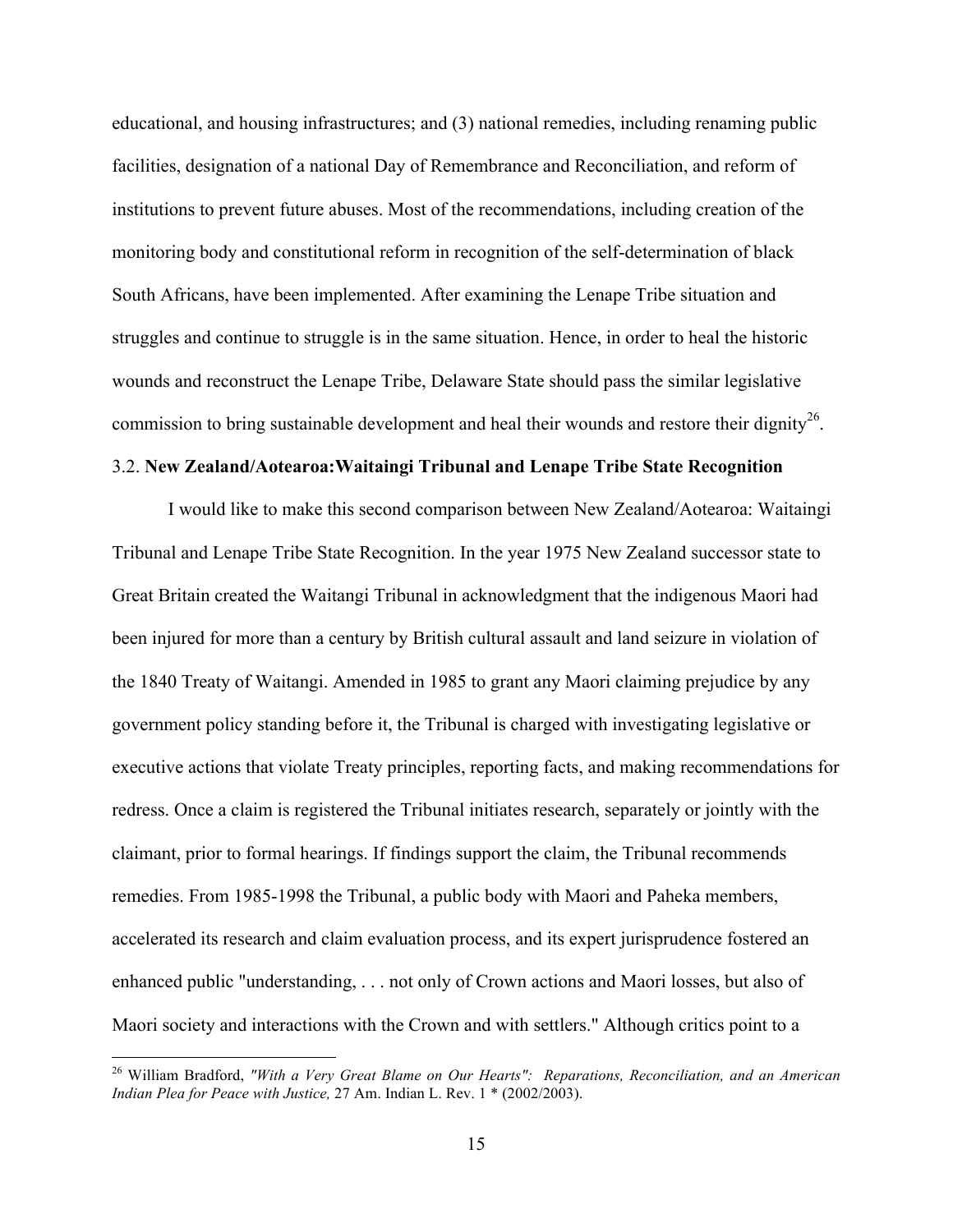fiscal cap of \$ 1 billion on the aggregate compensation available under the organic legislation and call for a series of reforms, a number of settlements providing land restoration, apologies, and promises of political and legal reform 686 have led to a "growing confidence that historical grievances can be worked through in ways that are manageable<sup>27</sup>. In the context of Lenape Tribe this model may be applied for Lenape Tribe faced the similar struggles and suffering. If the Delaware State could come up like this Tribunal the remedy for healing and restoring the human dignity is possible.

## 3.3. **Native Hawai'ians and Lenape Tribe**

I would like to make this comparison between Native Hawai'ians and Lenape Tribe. On November 23, 1993, President Clinton signed a joint resolution formally acknowledging and apologizing for the overthrow of the Hawai'ian monarchy and the annexation of Hawai'ian territory by U.S. military forces in support of agricultural interests. A broader commitment to the reconciliation of U.S.-Hawai'ian relations developed when in March 1999 Senator Daniel Akaka (D-Cal.) requested the Secretary of the Interior and the Attorney General to commit their respective agencies to a process of reconciliation between the United States and Native Hawai'ians. In December 1999, the United States, through the Departments of Interior and Justice, held a series of public meetings to lay the foundation for this process at a "crucial time" in Native Hawai'an history. By August 2000, the United States acknowledged, in a Draft Report released for public notice and comment, a pattern of dishonorable dealings with Native Hawai'ians and stated, "as a matter of justice and equity," that Native Hawai'ians were entitled to self-determination and to the benefits of a trust relationship with the United States. The final report, although it insists that "case-by-case litigation would not be the most productive avenue for reconciliation," acknowledges the harms inflicted by the United States 694 and recommends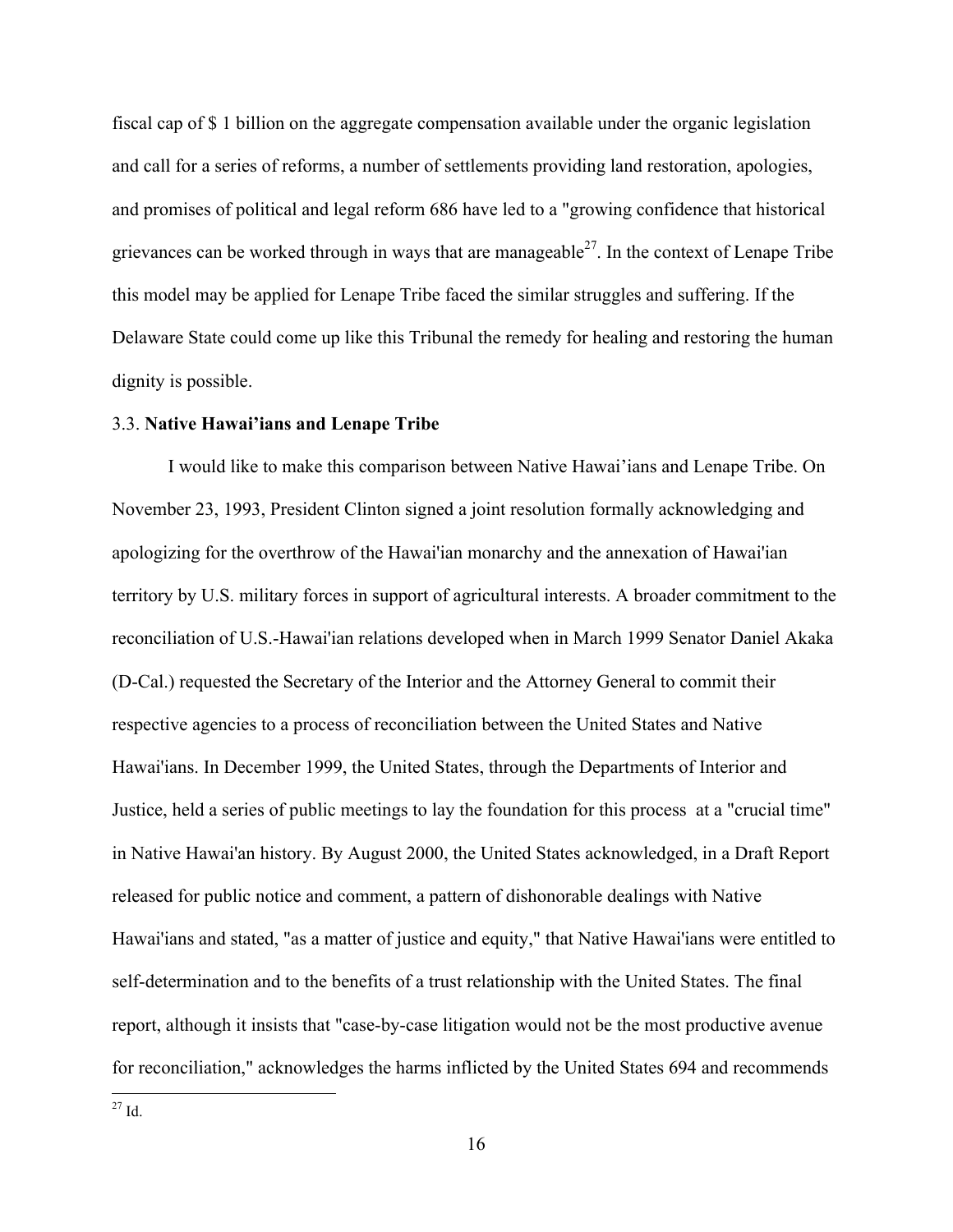proposals, summarized as follows, to effect redress: (1) passage of federal legislation to create a relationship with Native Hawai'ians predicated upon consent and mutual sovereignty, 695 (2) establishment of a Native Hawai'ian Advisory Commission to consult with all federal and state agencies that manage Hawai'ian land or affect cultural issues, and (3) recognition of an ongoing moral responsibility to supervise reconciliation of U.S.-Hawai'ian relations and provide for the general welfare of Native Hawai'ians<sup>28</sup>. This is more accurate for the situation of Lenape Tribe for being close to the United States and how United States have developed its special status with the Native Hawai'ians.

Finally, since all these years without their special status they did not have an access to health, education, development of their language, culture and economic development. Reclaim their ancestral property and the ancestral monuments. Consideration for amending the constitution for inclusive of Lenape Tribe in Delaware and so

- i) I would like to suggest to the state government to appoint a judiciary commission to resolve all the legal disputes they were not able to resolve due to lack of STATE recognition. The commission should consist of a local community members as part of the commission.
- ii) I would like to suggest the state government to appoint a commission to introduce the language, their suggested history lessons and culture as state school curriculum syllabus.
- iii) I would like to suggest to state government to appoint a commission to economic development and other developmental programs so that there could be sustainable development.

# **Conclusion:**

28 Id.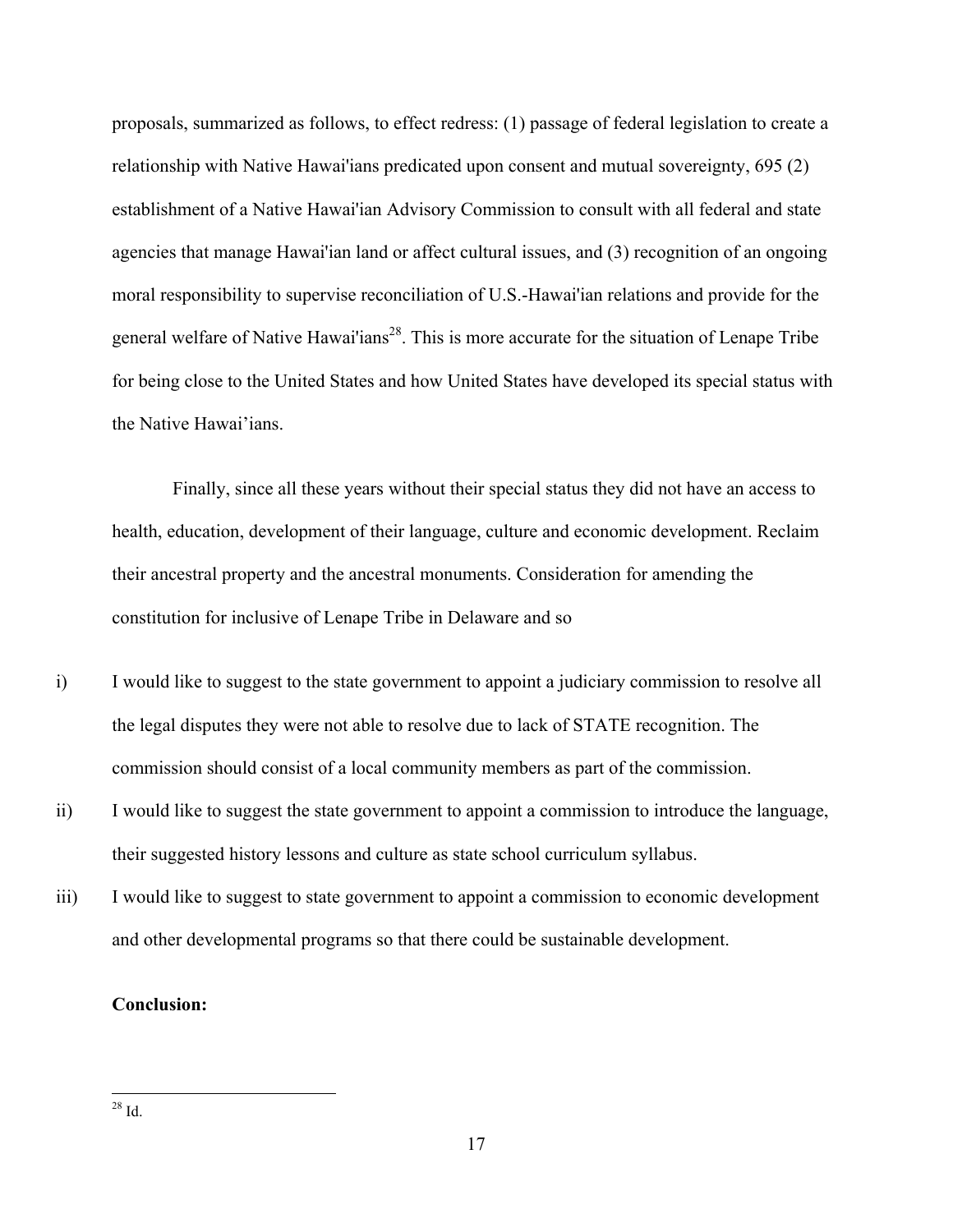This State recognition is the first step to begin to provide the healthy environment for the Lenape Tribe to grow fully as a human being. The legislation need to bring more amendments in the constitutionality in the state for giving more access to the Native Indians so that they are not alienated out of the main stream of life. There are so many Native Indians in the reservations are suffering and struggling for existence. The national focus should be on these neglected people instead of focusing on the wars of the world. When we have so much to deal within why should we be wasting our time and energy and money on the other countries?.

Throughout my journey with Lenape Tribe from past to present I observed that their human rights dignity is violated and alienated from the main stream of life. Hence, I would like to emphasize on the saying that justice begins at home and that is with Lenape Tribe in Delaware State. Bringing justice unto Lenape Tribe in Delaware State is the first step for the nation to begin that justice. I hope this state special status would lead them to be recognized as Natives and giving them federal recognition and eventually will resolve and restore their dignity and honor the American creed of liberty and justice for all. If we do not realize and recognize the gaps between Lenape Tribe and Delaware State then the struggles continues to exists and so the state policy needs to focus on healing the injured and restoring the human dignity for Lenape Tribe. During the struggles for their special status as Lenape Tribe with the constituent American peoples have also wounded grievously and so the reestablishment of justice requires not only formal commitment to the rule of law but a broader commitment to restoration with federal recognition and federal aids for their self-sustainability. This can only happen in a healthy atmosphere to grow as a fully human being. By treating the relationship between Lenape Tribe and non-Indian as the fundamental objective of recollect, reconciliation and renewal will allow forming of expansive remedies, such as land restoration, legal reform, and reinfusion of

18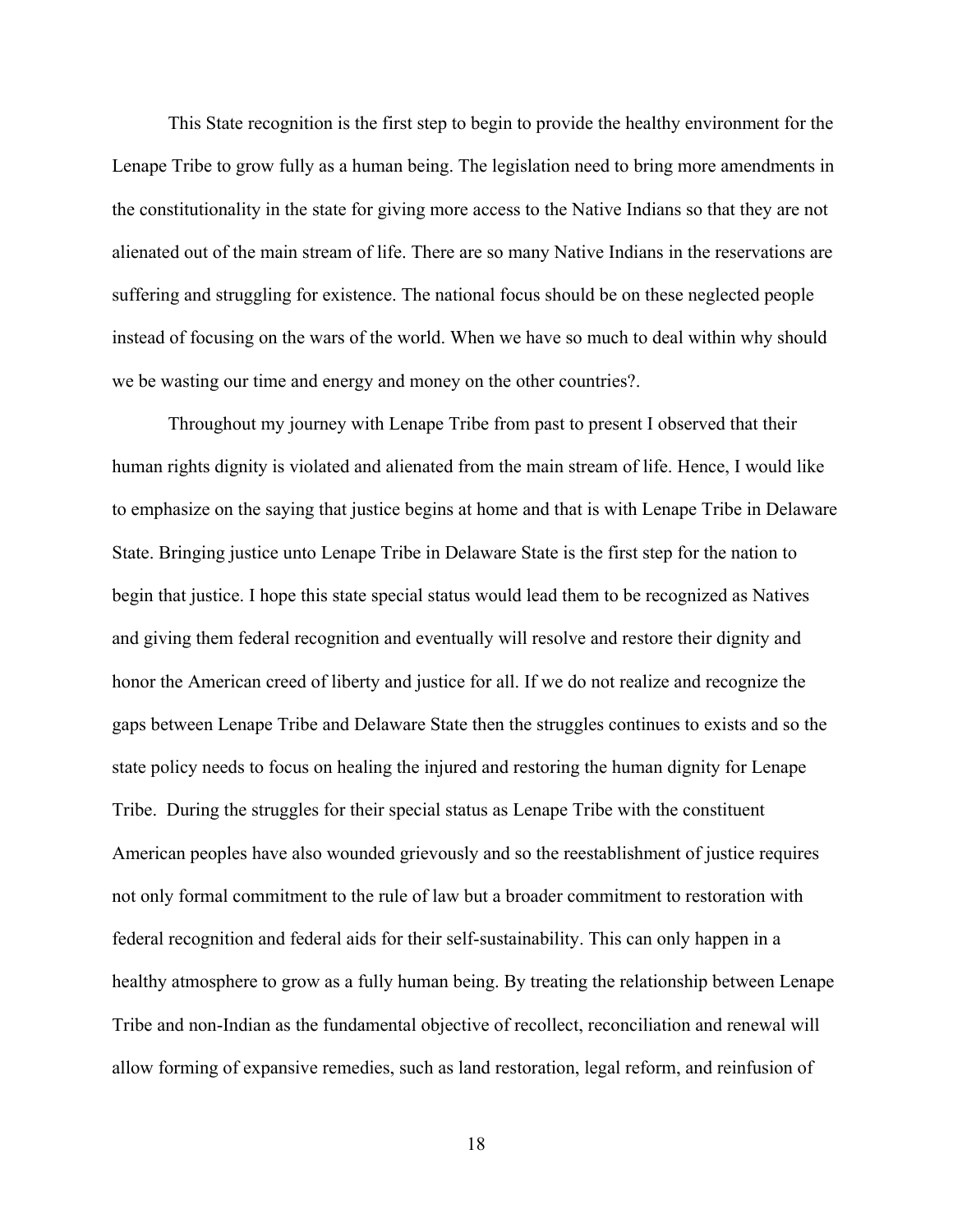Lenape Tribe with powers of self-determination, in such a manner as to nurture, rather than destroy, rapprochement.

I agree in all the comparison I made that the painful stories were told and now here too painful stories and lessons will have to be told and learned with the commissions appointed. Moreover, Lenape Tribe is forgiving and patient. I believe that reconciliation will consume time, energy, resources and might occur misunderstandings on this land but that is the best way forward for healing and restoration of human dignity for Lenape Tribe. Our destiny is to live together in the justice and peace we deserve as inherent aspects of our dignity and that should start with here and now with Lenape Tribe.

#### **Bibliography**

#### **Primary Sources**

#### **Books**

*1. American Indian Religious Freedom: Hearings on S.J. Res. 102, Before the Senate Select Committee on Indian Affairs*, 95th Cong., 2d Sess. 86-87 (1978)(statement of Barney Old Coyote, Crow Tribe, Montana).

2. Momaday, *Native American Attitudes to the Environment*, in Seeing With A Native Eye 84 (1976).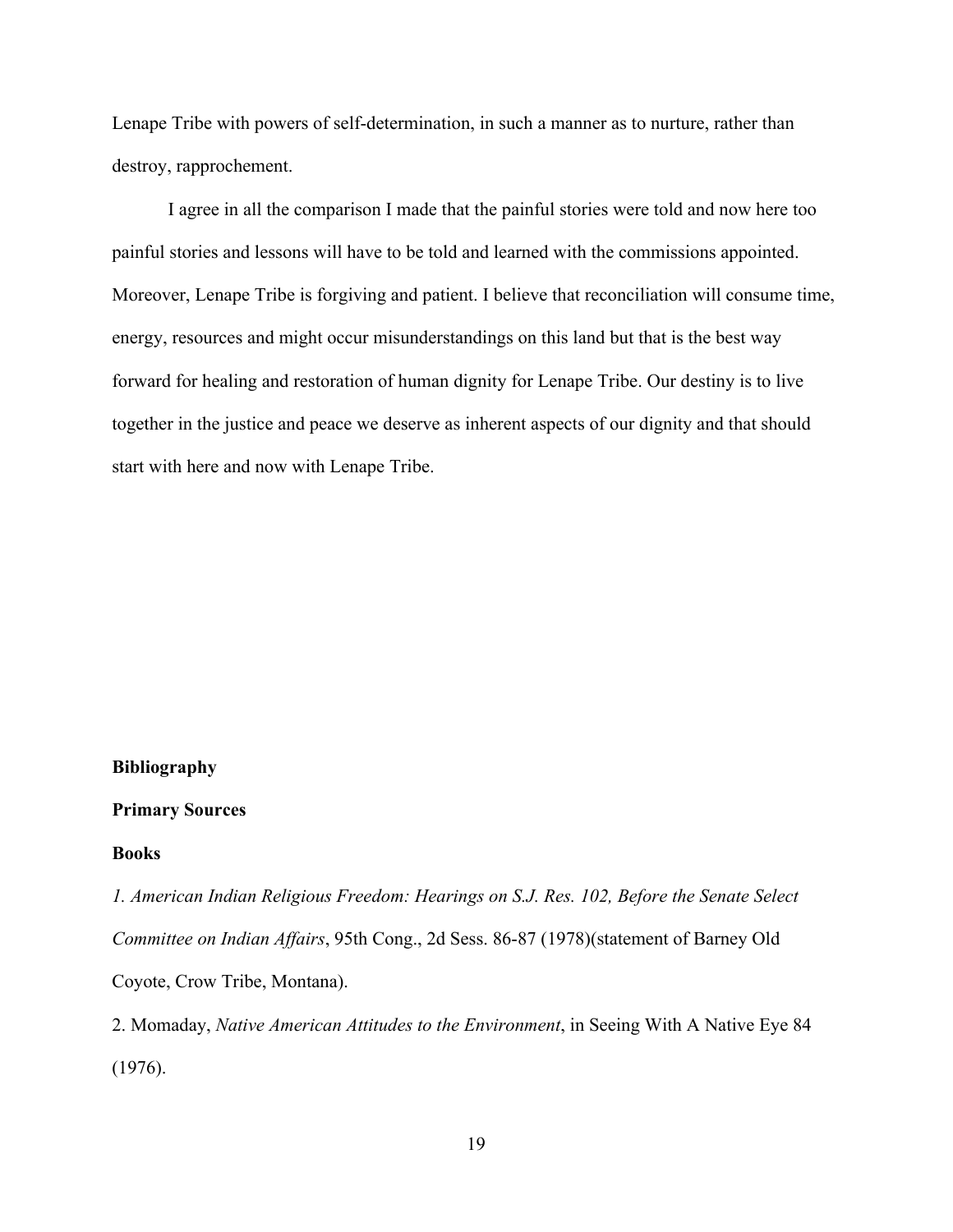3. Unalachtigo Band of the Nanticoke Lenni Lenape Nation v. Corzine, 606 F.3d 126, 127 (3d Cir. 2010). Note--the tribe that serves as plaintiff in this case has no affiliation with the Nanticoke Lenni-Lenape Tribal Nation; however, the historical record developed by the court in this case is accurate to the tribe's history. See Unalachtigo Band of the Nanticoke-Lenni Lenape Nation v. State, 867 A.2d 1222, 1225 n.3 (N.J. Super. Ct. App. Div. 2005) (noting that this band had been sued by the Nanticoke Lenni-Lenape Indians of New Jersey (precursor title to "Tribal Nation") for "damage to the reputation and good will" of the tribe).

4. David J. Silverman, Red Brethren: The Brothertown and Stockbridge Indians and the Problem of Race in Early America 77 (2010)

# **Electronic Resources**

5. Our Tribal History, The Nanticoke Lenni-Lenape: An American Indian Tribe,

http://www.nanticoke-lenape.info/history.htm (last visited Apr. 9, 2012).

6. The Ancient Ones, Nanticoke and Lenape Confederation Learning Ctr. and Museum (May 4,

2010), http://nanticokelenapemuseum.org/museum/the-ancient-ones/.

7. For a comprehensive timeline of the history of the Nanticoke Lenni-Lenape, see Rev. Dr. John

R. Norwood, We Are Still Here! The Tribal Saga of New Jersey's Nanticoke and Lenape Indians 35-53 (2007),available at

http://www.nanticokelenape.info/images/WeAreStillHere\_Nanticoke\_and\_**Lenape**\_History\_Boo klet pre release v2.pdf [hereinafter We Are Still Here!].

8. About Us, Nanticoke Lenni-Lenape Tribal Nation, http://nanticoke-

lenapetribalnation.org/about/ (last visited Feb. 26, 2012).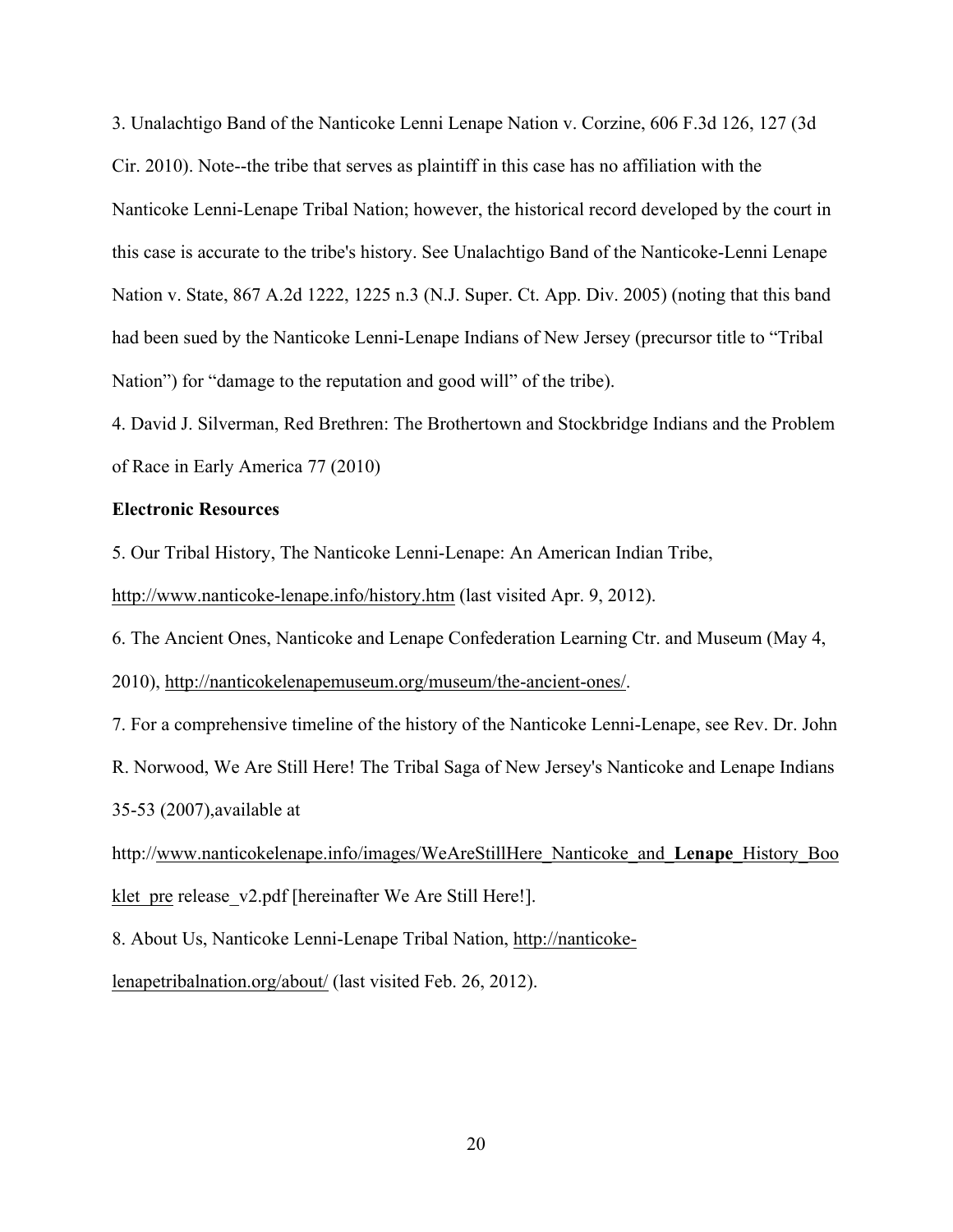9. Harry S. Jackson, *"The Incomplete Loom: Exploring the Checkered Past and Present of American Indian Sovereignity"* Rutgers Law Review, winter 64.471 (2012): 13. Soft copy downloaded from Westlaw.

10. The Keepers of the Land, Nanticoke and Lenape Confederation Learning Ctr. and Museum (May 4, 2010), http://nanticokelenapemuseum.org/museum/the-keepers-of-the-land/ (providing map that depicts the direction of Lenape migration towards Oklahoma); We Are Still Here!, supra note 222, at 37.

Mission & Tribal History, Brotherton Del. Nation of Indians, http://brotherton-

## delaware.us/missiontribalhistory.html

11. http://america.aljazeera.com/articles/2014/1/17/tribal-nations

aretiredofwaitingforunclesamtorecognizethem.html

12. http://www.nydailynews.com/new-york/400-years-collegiate-church-apologizes-lenapenative-american-tribe-article-1.419530

13. http://nativeamericannetroots.net/diary/476

## **Secondary Sources**

Articles from different journals that are related Native Americans

14. John Rhodes. "*An American Tradition: The Religious Persecution of Native Americans."* 

Montana Law Review Winter, 52.13 (1991): 6 softcopy downloaded from Westlaw

15. John Rhodes, *AN AMERICAN TRADITION: THE RELIGIOUS PERSECUTION OF NATIVE AMERICANS*

16. William Bradford, *"With a Very Great Blame on Our Hearts": Reparations, Reconciliation, and an American Indian Plea for Peace with Justice,* 27 Am. Indian L. Rev. 1 \* (2002/2003).